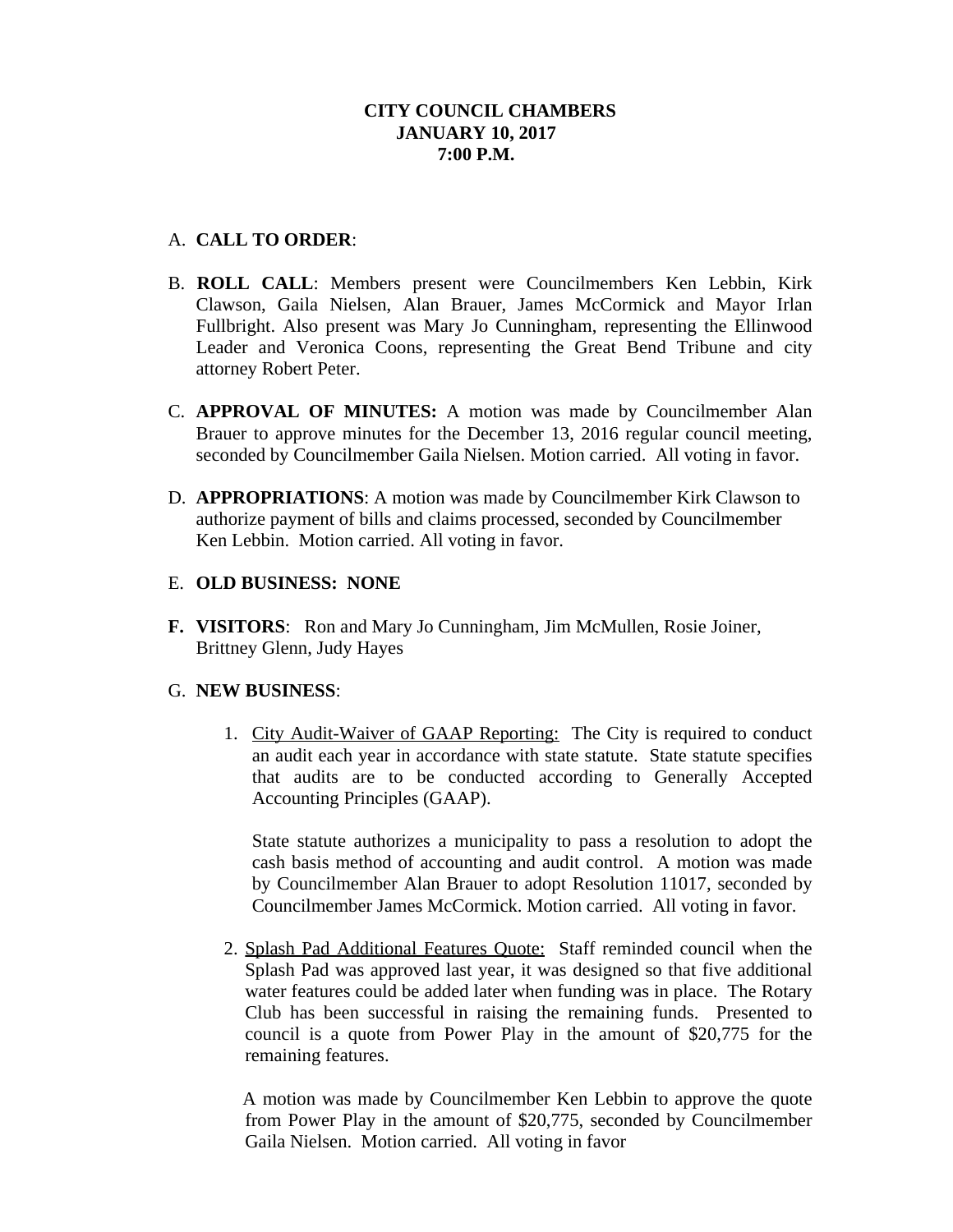## **CITY COUNCIL CHAMBERS JANUARY 10, 2017 7:00 P.M.**

3. Worman Field Backstop Replacement Quote: The backstop at Worman Field has become very dilapidated and is believed to be unsafe. Staff explained with the return of high school baseball there will be an increased use of the facility this spring. The Ellinwood Community Foundation Board has pledged up to \$25,000 for this project. Presented to council is a quote from Eldridge Fencing in the amount of \$20,240 for the replacement of the backstop. The quoted price is with city staff removing the old backstop and prepping the site for installation of the new backstop.

A motion was made by Councilmember James McCormick to approve the quote from Eldridge Fencing in the amount of \$20,240 subject to the addition of a completion date of February 27, 2017 and a more detailed list of materials, seconded by Councilmember Ken Lebbin. Motion carried. All voting in favor.

4. Fire Department Breathing Air Compressor Quote: Staff explained the Fire Department was awarded the Assistance to Firefighters Grant last July for a maximum of \$23,850. The grant is a 5% matching grant. The grant was awarded for the purchase of a breathing air compressor and three 6000 psi cascade cylinders. Presented to council were the following proposals:

| Air & Fire Systems              | \$30,034 |
|---------------------------------|----------|
| <b>Emergency Fire Equipment</b> | \$22,414 |

A motion was made by Councilmember Gaila Nielsen to approve the proposal from Emergency Fire Equipment in the amount of \$22,414 for the purchase of a breathing air compressor and three 6000 psi cascade cylinders, seconded by Councilmember Kirk Clawson. Motion carried. All voting in favor.

 5. Discussion of Power Plant Engine Operation Schedule: Staff explained to be compliant with EPA and KDHE standards the city must have an annual schedule for the planned operation of power plant engines outside of an emergency and this schedule must be approved by the city council or someone appointed by the council.

After some discussion a motion was made by Councilmember Alan Brauer, to approve the interim city administrator as the primary individual authorized to approve the operation of the power plant engines, with Mayor Fullbright and Jim McMullen, power plant superintendent designated as alternates, seconded by Gaila Nielsen. Motion carried. All voting in favor.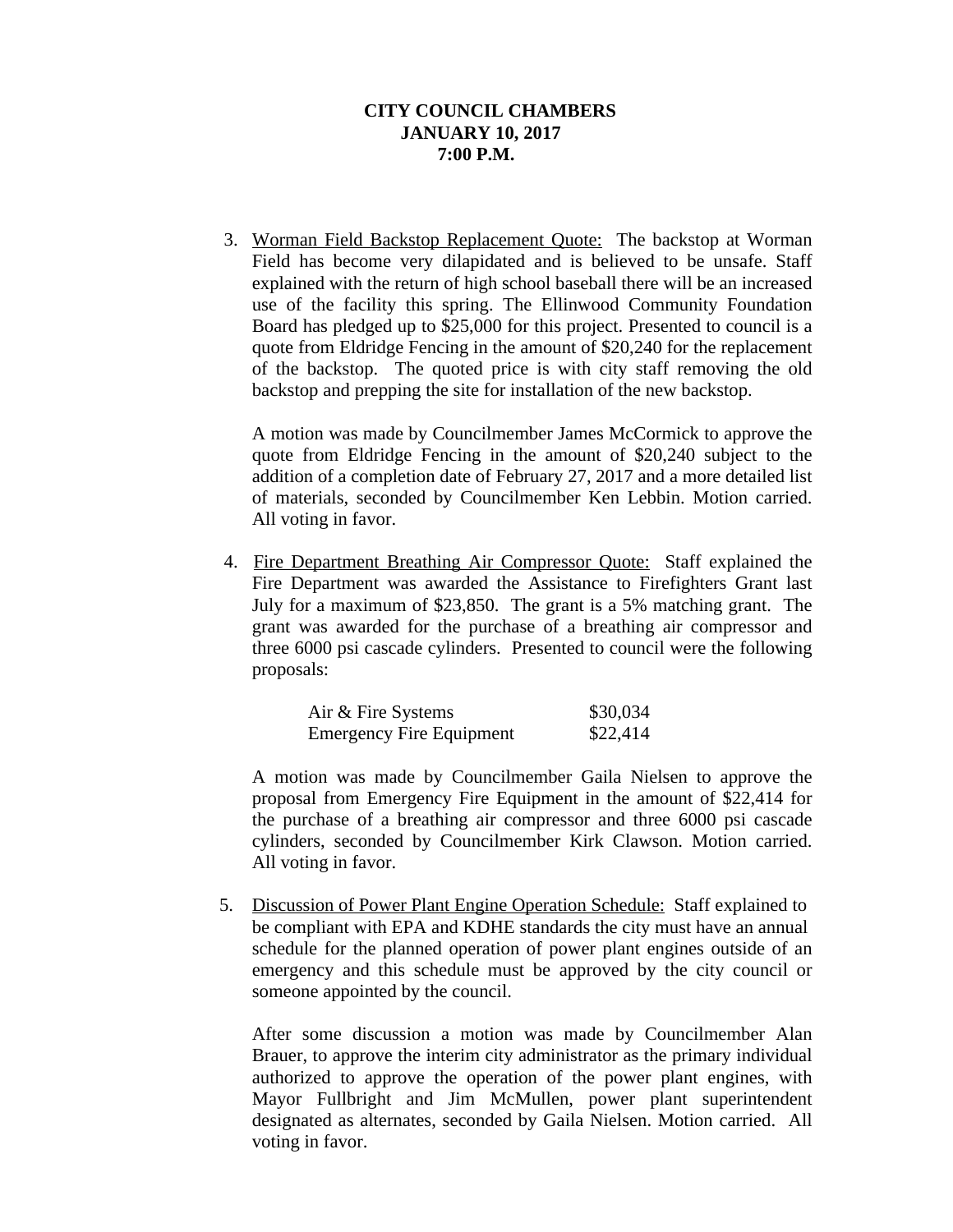# **CITY COUNCIL CHAMBERS JANUARY 10, 2017 7:00 P.M.**

6. Employee Salaries: The budget for 2017 allowed for a 3% increase in employee's wages. Staff reminded council that at the October, 2016 council meeting, council approved utilizing 1/3 of those budgeted funds to help offset the increase in health insurance costs. Therefore, council can consider up to a 2% raise.

A motion was made by Councilmember Gaila Nielsen to approve a \$.35 per hour raise for all full time employees, seconded by Councilmember James McCormick. Motion carried. All voting in favor.

- 7. Discussion of Financial Advisor for Capital Project: Robert Peter, city attorney discussed the possible financing of a capital project for the City of Ellinwood. The amount discussed ranged from \$500,000 to \$1,500,000 and included possible funding for flood control and street improvements. Mr. Peter explained the City would need to hire a financial advisor or firm and a separate bond marketing company along with bond counsel. Mr. Peter provided council with possible financial advisors for the project, including Piper Jaffray & Co., George K Baum and Associates and Citi Code Financial. After some discussion the consensus of council is to gather needed information regarding the costs of the capital projects and develop a financial plan and strategy as far as flood control and the streets to be included in the project.
- 8. Executive Session for the Acquisition of Property: An executive session is requested for discussion of acquisition of property. A motion was made by Councilmember Kirk Clawson to adjourn into executive session for (10) ten minutes for discussion of acquisition of property with Robert Peter, city attorney, Chris Komarek, interim city administrator and Kim Schartz, city clerk present and that the council meeting will reconvene in the council chambers, seconded by Councilmember Gaila Nielsen. Motion carried. All voting in favor. The governing body recessed into executive session at 8:25 p.m.

Meeting reconvened at 8:35 p.m. No action taken.

- H. **REPORTS**: (These reports were given prior to executive sessions)
	- 1. Municipal Court Report: Presented to Council was the Municipal Court Report for December, 2016.
	- 2. Utilities Production Report: Presented to Council was the Utilities Production Report.